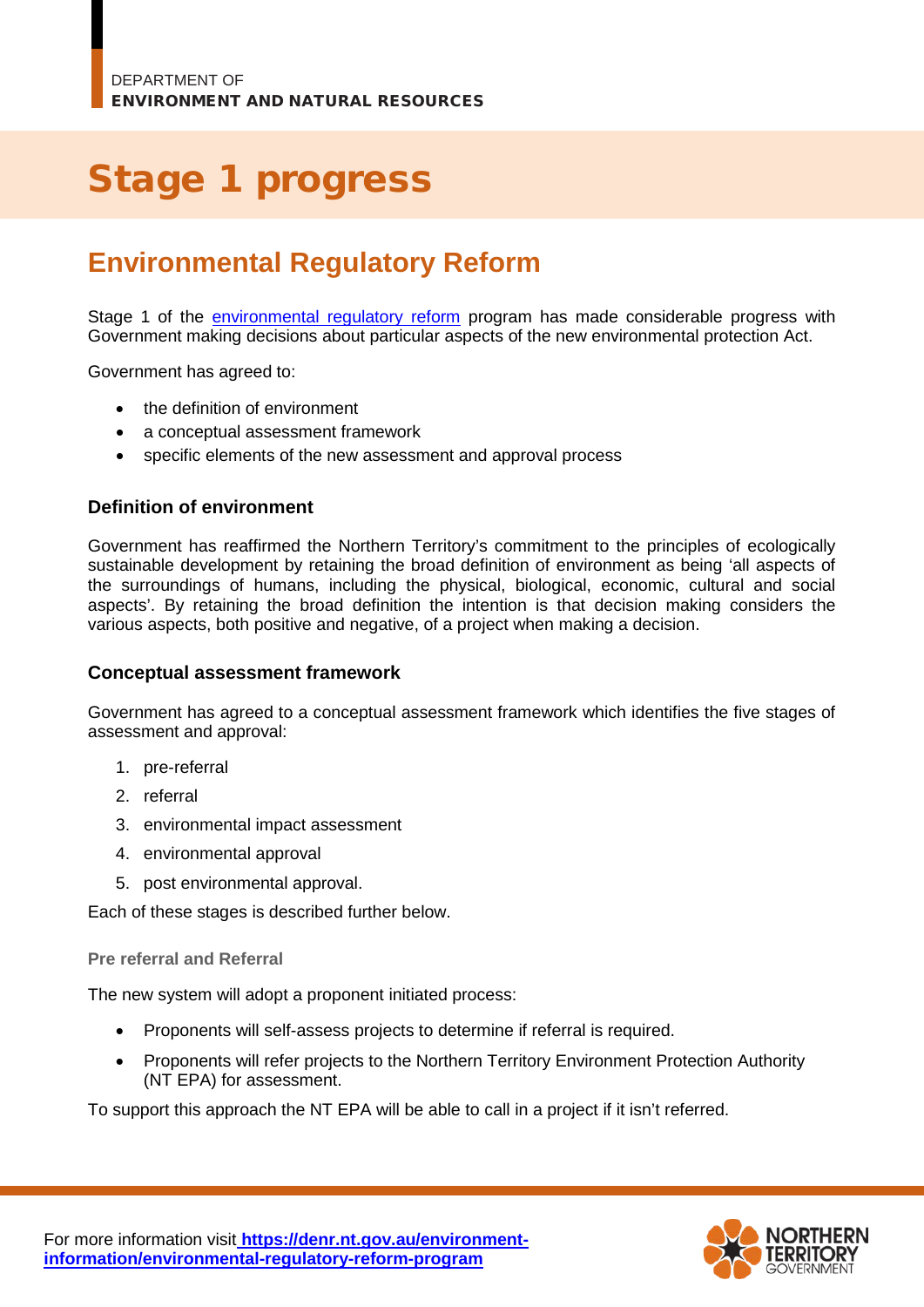#### **Defined triggers**

The Minister for Environment and Natural Resources will publish triggers that will identify when referral is required. There will be 3 three types of triggers.

- Location based an area of significance (usually due to a feature of the natural or cultural environment) that will require a project to receive an environmental approval before developing in the locality.
- Activity based specific types of proposals or schemes that need an environmental approval.
- Values based a set of outcome or value based triggers which inform whether a project needs to be referred to the NT EPA for consideration under the environmental assessment and approval regime.

#### **Publication of information**

The new process will provide a fully transparent assessment framework. Initial referral information to the NT EPA will now be published for public comment before the NT EPA makes a decision on assessment. All other information gathered in the assessment and approval process will also be published unless it is confidential information.

#### **Statutory timeframes for all decisions**

All stages of the assessment and approval process will include statutory timeframes for decision making. There will be a maximum timeframe in which the Minister or NT EPA can make a decision. These timeframes maybe extended where necessary and in consultation with the proponent.

In regards to public consultation activities, timeframes will be written in terms of minimum timeframes, with the NT EPA to decide on the appropriate timeframe for consultation based on the nature of the project, its complexity and potential environmental impacts.

#### **Tiered assessments**

The new system will include the following tiers of assessment.

- Tier 1: referral information assessment is undertaken on the referral information where the proponent has adequately identified all relevant environmental risks and strategies for managing the risks, or the management strategies are well known.
- Tier 2: referral information supplemented with additional information assessment is undertaken on the referral information, supplemented with additional information requested by the NT EPA.
- Tier 3: environmental impact statement assessment is undertaken on an Environmental Impact Statement (EIS).
- Public inquiry assessment may be used for high risk actions where traditional paper based approaches may not provide the necessary level of consultation or confidence. Public inquiry may be used to assess all elements of a proposal, or may be used in conjunction with another assessment tier.

Each tier will be designed to allow the NT EPA to undertake individual project assessments or conduct a strategic assessment. The Department of Environment and Natural Resources will work with stakeholders to develop streamlined assessment processes.

Strategic assessments allow for assessments to be undertaken at a regional or landscape scale, rather than at an individual project level. This will be more efficient than undertaking multiple,